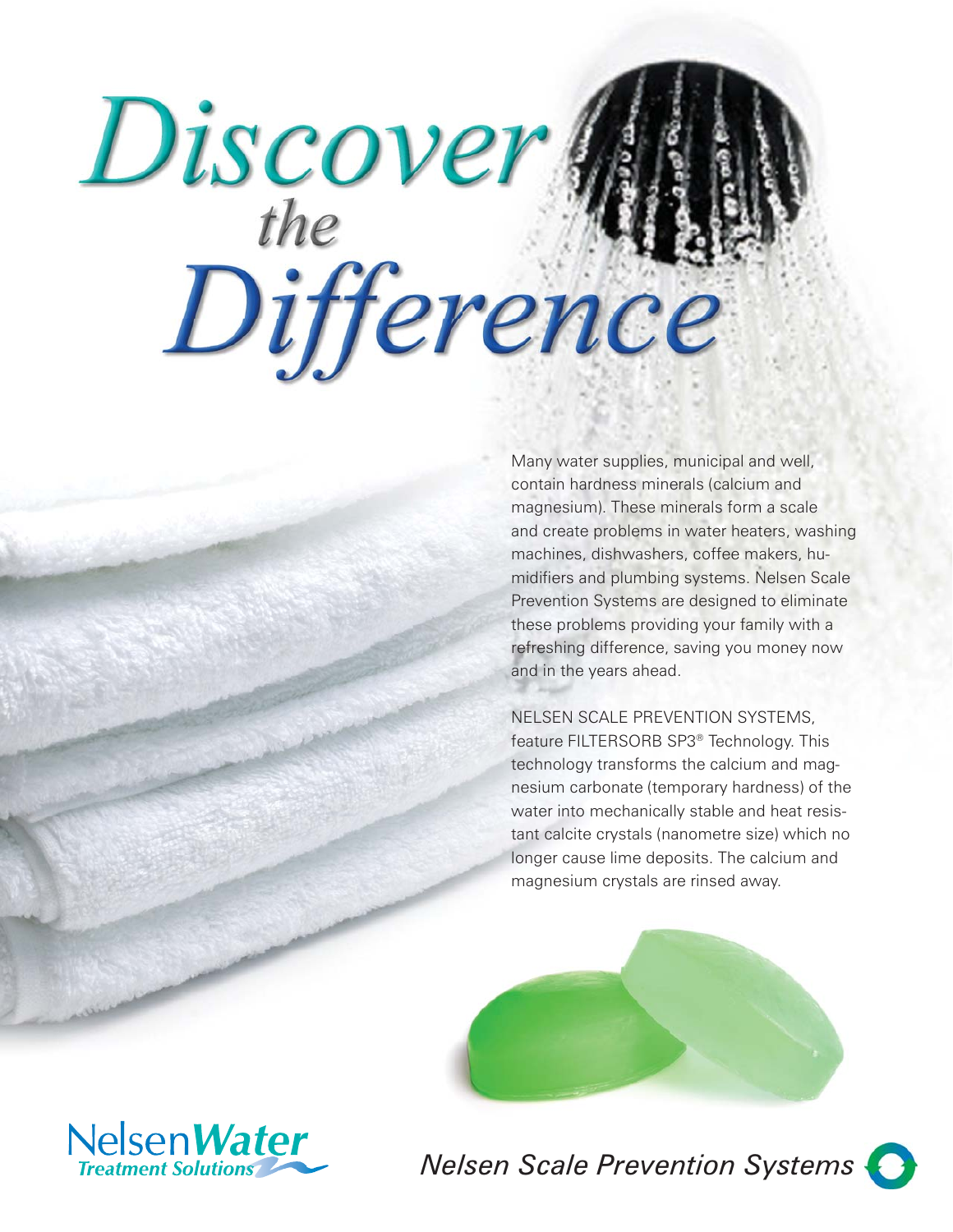## Water Softening versus<br>Scale Prevention

### *Calcium (Hardness) Formation*

Much of our drinking water comes from ground water which originates from precipitation that falls in the form of rain or snow and seeps into the ground, filling the open spaces, or pore space, within layers of sand or gravel (formations) beneath the land surface. As the rain or snow passes through the atmosphere, it becomes enriched with carbon dioxide (CO $_{\textrm{\tiny{2}}})$  and combines with the  ${\sf H}_{\mathfrak{z}}{\sf O}$  (water) to form a solvent of calcium known as carbonic acid (H $_{\textrm{\tiny{2}}}$ CO $_{\textrm{\tiny{3}}}$ ). As the rain seeps into the ground, the carbonic acid extracts calcium from the calcium rich stone and forms hydrogen carbonate [Ca (HCO $_{\tiny 3}$ )2]. When the extraction process ends, the water is saturated with calcium and the carbonic acid forming a carbonic acid/ calcium equilibrium. Depending on the ground quality, the amount of calcium and amount of carbonic acid determines whether more or less calcium is extracted into the water.

### *Calcium Scale Buildup on Pipes and Hardware*



Calcium Scale is a hard thick coating or covering of calcium carbonate (CaCO $_{\scriptscriptstyle 3}$ ) that forms on heating elements and on the pipes and hardware of plumbing systems. As the calcium rich water enters

into the home, the carbonic acid/ calcium equilibrium becomes interrupted within the pipes. Because the hydrogen carbonate (Ca (HCO $_{\tiny 3}$ )2) is a very weak chemical compound, temperature increases or movement cause the compound to breakdown and parts of the calcium (Ca $_{_2}$ ), magnesium (Mg $_{2}$ ) and bicarbonate (HCO $_{_3}$ ) are no longer dissolved and attach to the surfaces of pipes, heaters, and hardware. Over time, the scale compounds and is very difficult and costly to remove.

The FilterSorb SP3 media has been tested and meets NSF 61 standard. This is an independent test standard for health effects that was performed by the WQA, Water Quality Association.

### *Effects of Calcium in Your Water*

The *negative* effect of calcium is that it creates scale on pipes, hardware, and surfaces. This leads to high energy costs for heaters and expensive repairs for ice machines, coffee machines, and other appliances. The scale also may breed bacteria.

The *positive* effect of calcium enriched water is

a health benefit and





an important nutrient needed to help prevent or minimize diseases such as heart disease. Ideally, consumable water should contain adequate amounts of calcium and magnesium which are both found in hard water.

### *Filtersorb SP3 Media*

The technologically advanced Filtersorb SP3 Media is the innovative solution that prevents all of the negative effects of calcium and magnesium, while allowing the positive health benefits to remain. The system is maintenance free, chemical free, salt free and does not require regeneration and backwashing.

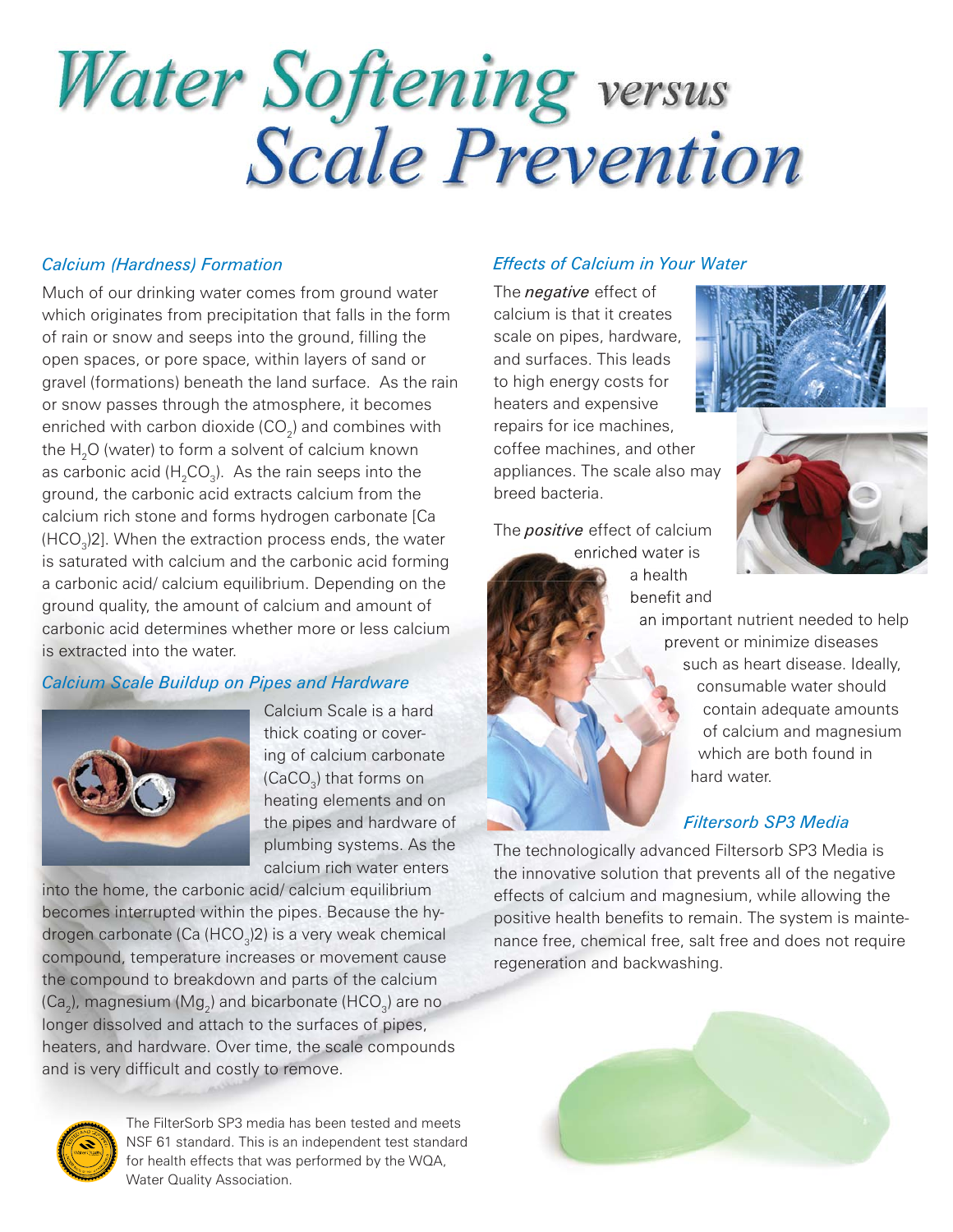### the<br>Green Alternative **Water Treatment**

*The Nelsen Scale Prevention System is a maintenance free system that does not require electricity, cost for salt, costs for water or any other regeneration material.*



### *Complete System*

- ENPRESS® Vortech™ Pressure Vessel
- Riser Tube (Pre-Installed)
- Filtersorb SP3 Filter Media (May be Pre-Installed)
- C-Series In/Out Tank Head
- C-Series Bypass
- 1" NPT PVC Plumbing Adapters
- C- Series Wrench
- 1" x 10" Whole House Filter Housing for 8", 9" and 10" Tanks
- 10" GAC Carbon Pre-Filter for 8", 9" and 10" Tanks
- 1" x 20" Whole House Filter Housing for for 12" & 13" Tanks
- 20" GAC Carbon Pre-Filter for 12" & 13" Tanks
- Filter Housing **Wrench**
- Wall Mount Bracket for Big Blue Housings

### *Green Alternative to Conventional Water Softening*

The classic water-softening unit operates on the basis of ion exchange; exchanging calcium and magnesium ions in water with an equivalent amount of sodium (Salt). When a water softener is used, the result is "soft water", with increased sodium content in the water supply. Additionally, softening units require water for backwashing and common brine water salt water for regeneration.

Alternatively, the Filtersorb SP3 media acts as a catalyst by accelerating the transformation of the calcium and magnesium minerals into harmless Nano particles. When the inlet water goes into the water conditioner tank, the Filtersorb SP3 media acts as a catalyst and pulls the hardness minerals of calcium and magnesium out of the solution and then transforms these minerals into inactive Nano crystal particles. Because the hardness minerals have been transformed into Nano particles, these Nanoscopic particles make their way through plumbing systems without attaching to pipes, fixtures, valves, or heating elements. The end result being conditioned water with minerals, not "soft water" but water containing the same mineral content as the source.